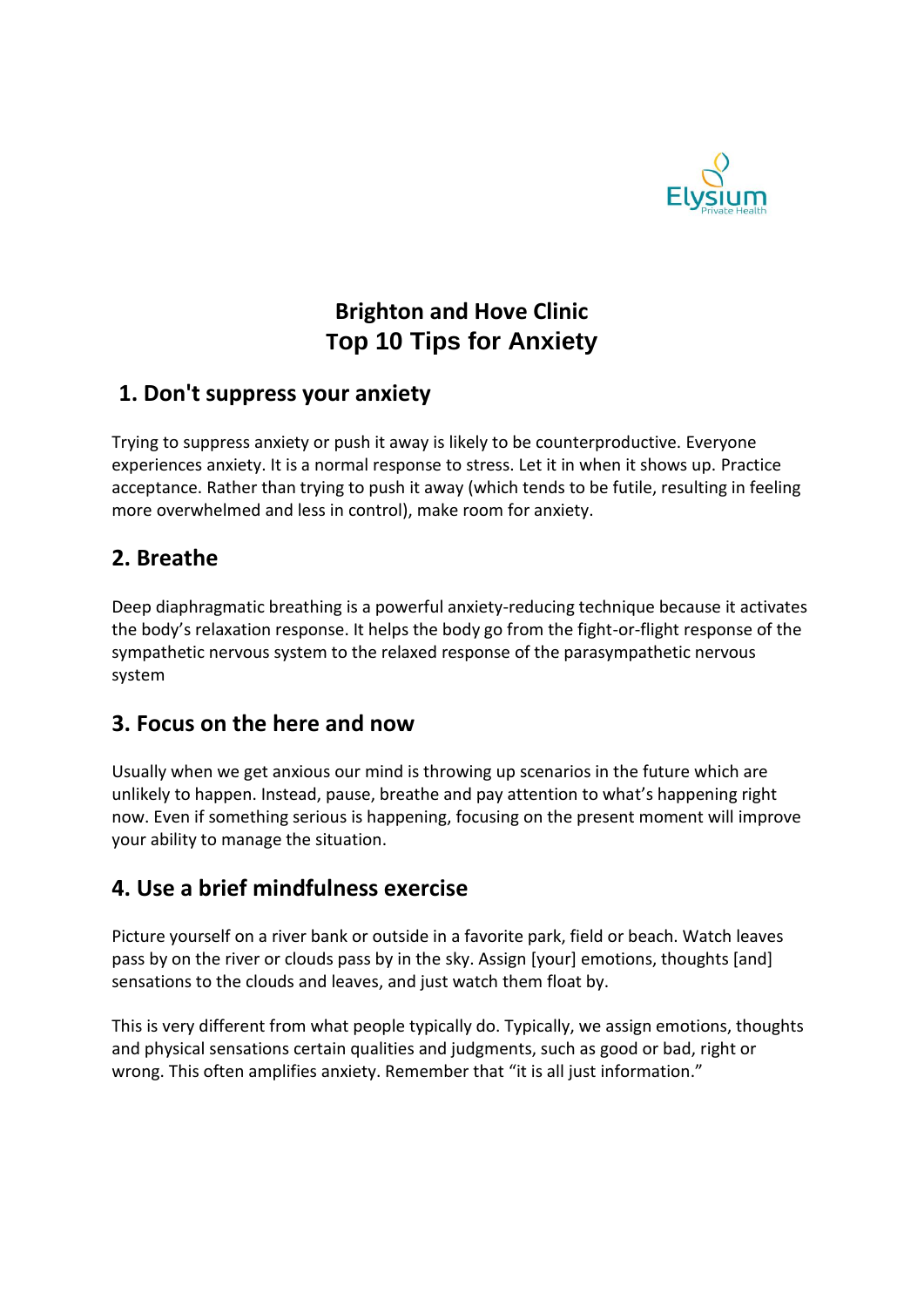

# **Brighton and Hove Clinic Top 10 Tips for Anxiety Continued**

## **5. Limit alcohol and caffeine**

Although alcohol may temporarily reduce anxiety, when it wears off there is often a rebound effect which increases anxiety levels. Self- medicating for anxiety with alcohol in this way also prevents us learning coping skills and can be a short-cut to developing alcohol dependence. Caffeine can cause increased heart rate and other symptoms which can be interpreted as anxiety.

### **6. Exercise**

Exercise is one of the most effective treatments for anxiety. Movement and activity promote blood flow, improve neurotransmitter production and regulation, calm anxiety symptoms and much more. Some people find Tai Chi or yoga particularly effective whereas others prefer a hard workout at the gym or a run.

## **7. Eat healthily**

Many people find changing to a healthy diet improves symptoms of anxiety. High levels of sugar and processed food may increase symptoms whereas getting a good supply of B vitamins and omega 3 fatty acids may be helpful.

# **8. Laugh**

Laughing produces endorphins and helps us to connect with others. Both of these can switch off our brains threat activation system and promote feelings of safety.

## **9. Try not to avoid**

Try not to avoid situations which cause anxiety, particularly if this limits activities which would otherwise be life enriching. Avoidance increases our level of anticipatory anxiety over time and prevents us from learning how to cope.